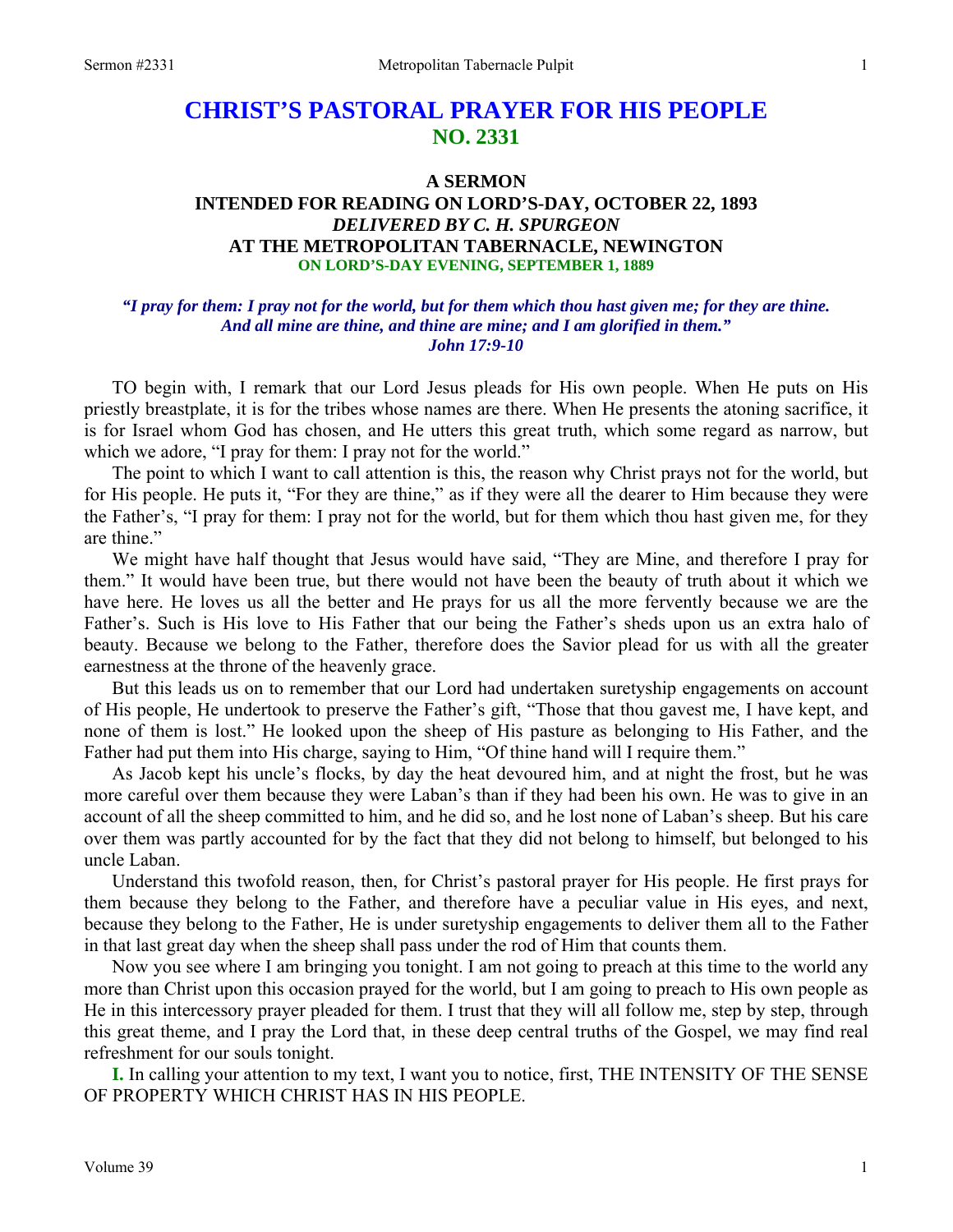Here are *six words selling forth Christ's property in those who are saved*, "Them which thou hast *given me*" (that is one), "for they are *thine*. And all *mine* are *thine*, and *thine* are *mine*; and I am glorified in them." There are certain persons so precious to Christ that they are marked all over with special tokens that they belong to Him, as I have known a man write his name in a book which he has greatly valued, and then he has turned over some pages, and he has written his name again, and as we have sometimes known persons, when they have highly valued a thing, to put their mark, their seal, their stamp, here, there, and almost everywhere upon it.

So, notice in my text how the Lord seems to have the seal in His hand and He stamps it all over His peculiar possession, "They are thine. And all mine are thine, and thine are mine." It is all possessive pronouns, to show that God looks upon His people as His portion, His possession, His property. "They shall be mine, saith the LORD of hosts, in that day when I make up my jewels."

Every man has something or other which he values above the rest of his estate, and here the Lord, by so often reiterating the words which signify possession, proves that He values His people above everything. Let us show that we appreciate this privilege of being set apart unto God, and let us each one say to Him—

> *"Take my poor heart, and let it be Forever closed to all but Thee! Seal Thou my breast, and let me wear That pledge of love forever there."*

I call your attention, next, to the fact that, while there are these six expressions here, *they are all applied to the Lord's own people*. "Mine" (that is, the saints), are thine, (that is, the saints), "and thine," (that is, the saints), are mine, (that is, the saints). These broad arrows of the King of kings are all stamped upon His people. While the marks of possession are numerous, they are all set upon one object.

What, does not God care for anything else? I answer, No, as compared with His own people, He cares for nothing else. "The LORD'S portion is his people: Jacob is the lot of his inheritance." Has not God other things? Ah, what is there that He has not? The silver and the gold are His, and the cattle on a thousand hills. All things are of God, of Him, and by Him, and through Him, and to Him are all things, yet He reckons them not in comparison with His people.

You know how you, dearly beloved, value your children much more than you do anything else. If there were a fire in your house tonight, and you could only carry one thing out of it, mother, would you hesitate a moment as to what that one thing would be? You would carry your baby and let everything else be consumed in the flames, and it is so with God. He cares for His people beyond everything else. He is the Lord God of Israel, and in Israel He has set His name, and there He takes His delight. There does He rest in His love, and over her does He rejoice with singing.

I want you to notice these different points, not because I can fully explain them all to you, but if I can only give you some of these great truths to think about, and to help you to communion with Christ tonight, I shall have done well. I want you to remark yet further, concerning these notes of possession that *they occur in the private communion between the Father and the Son*. It is in our Lord's prayer, when He is in the inner sanctuary speaking with the Father, that we have these words, "All mine are thine, and thine are mine." It is not to you and to me that He is talking now, the Son of God is speaking with the Father when they are in very near communion one with the other.

Now, what does this say to me but that the Father and the Son greatly value believers? What people talk about when they are alone, not what they say in the market, not what they talk of in the midst of the confused mob, but what they say when they are in private, that lays bare their heart. Here is the Son speaking to the Father, not about thrones and royalties, nor cherubim and seraphim, but about poor men and women in those days, mostly fishermen and peasant folk, who believed on Him. They are talking about these people and the Son is taking His own solace with the Father in their secret privacy by talking about these precious jewels, these dear ones that are their peculiar treasure.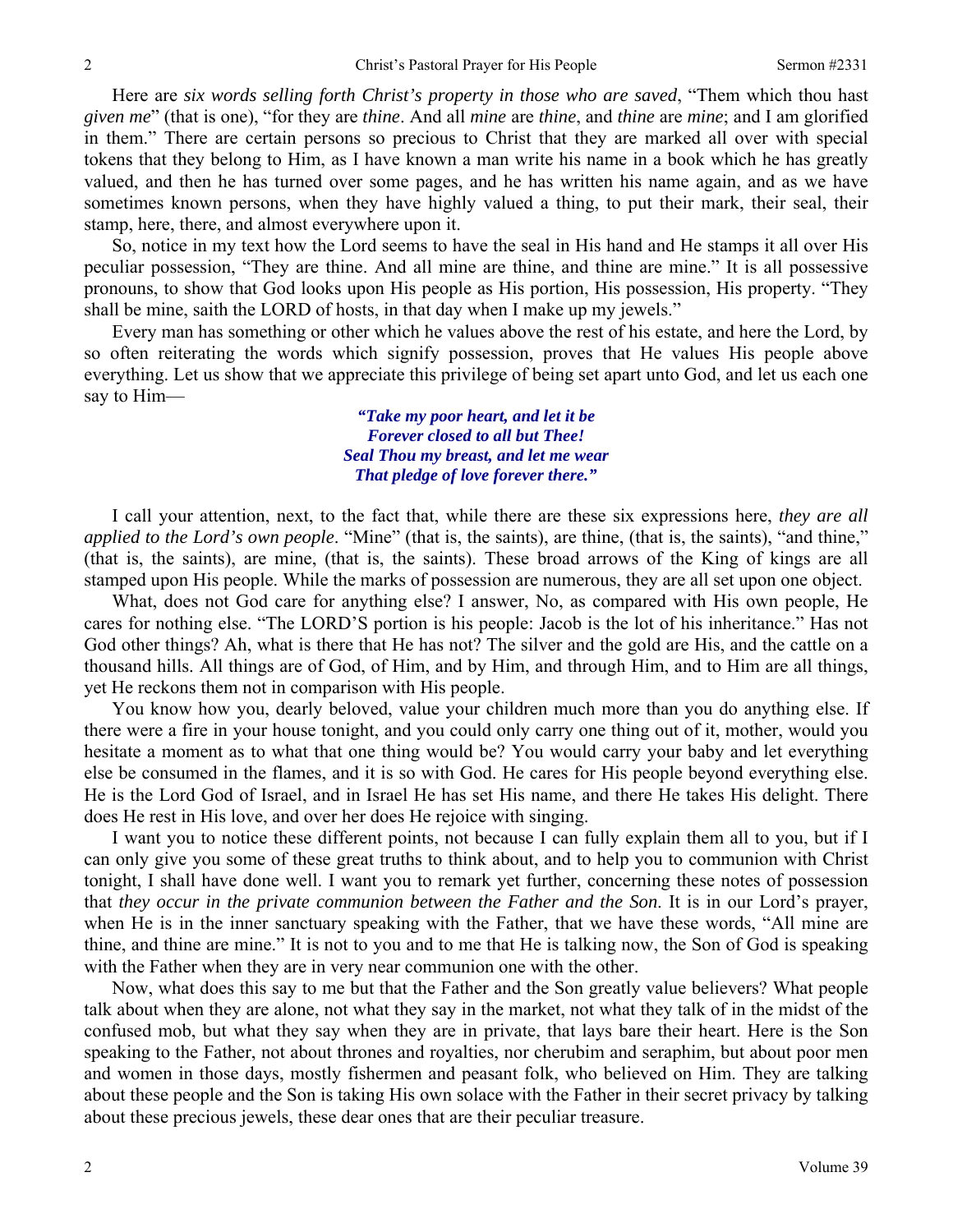You have not any notion how much God loves you. Dear brother, dear sister, you have never yet had half an idea, or the tithe of an idea, of how precious you are to Christ. You think, because you are so imperfect, and you fall so much below your own ideal, that therefore He does not love you much. You think that He cannot do so. Have you ever measured the depth of Christ's agony in Gethsemane and of His death on Calvary? If you have tried to do so, you will be quite sure that, apart from anything in you or about you, He loves you with a love that passes knowledge. Believe it.

"But I do not love Him as I should," I think I hear you say. No, and you never will unless you first know His love to you. Believe it. Believe it to the highest degree, that He so loves you that when there is no one who can commune with Him, but the Father, even then their converse is about their mutual estimate of you, how much they love you. "All mine are thine, and thine are mine."

Only one other thought under this head and I but put it before you and leave it with you, for I cannot expound it tonight. *All that Jesus says is about all His people*, for He says, "All mine are thine, and thine are mine." These high, secret talks are not about some few saints who have reached a "higher life," but about all of us who belong to Him. Jesus bears all of us on His heart and He speaks of us all to the Father, "All mine are thine."

"That poor woman who could never serve her Lord except by patient endurance, she is Mine," says Jesus. "She is Yours, great Father." "That poor girl, newly-converted, whose only spiritual life was spent upon a sickbed and then she exhaled to heaven, like a dewdrop of the morning, she is Mine, and she is Yours. That poor child who often stumbles, who never brought much credit to the sacred name, he is Mine and he is Yours. All mine are thine."

I seem as if I heard a silver bell ringing out. The very tones of the words are like the music from the harps of angels. "Mine—thine, thine—mine." May such sweet risings and fallings of heavenly melodies charm all our ears!

I think that I have said enough to show you the intensity of the sense of property which Christ has in His people, "All mine are thine, and thine are mine."

**II.** The next head of my discourse is THE INTENSITY OF UNITED INTEREST BETWEEN THE FATHER AND THE SON CONCERNING BELIEVERS.

First, let me say that *Jesus loves us because we belong to the Father*. Turn that truth over. "My Father has chosen them, My Father loves them. Therefore," says Jesus, "I love them and I lay down My life for them, and I will take My life again for them, and live throughout eternity for them. They are dear to Me because they are dear to My Father."

Have you not often loved another person for the sake of a third one upon whom all your heart was set? There is an old proverb and I cannot help quoting it just now. It is, "Love me, love my dog." It is as if the Lord Jesus so loved the Father that even such poor dogs as we are get loved by Him for His Father's sake. To the eyes of Jesus we are radiant with beauty because God has loved us.

Now turn that thought round the other way, *the Father loves us because we belong to Christ*. At first, the Father's love in election was sovereign and self-contained, but now, today, since He has given us over to Christ, He takes a greater delight in us. "They are My Son's sheep," He says, "He bought them with His blood." Better still, "That is My Son's spouse," says He. "That is My Son's bride. I love her for His sake."

There was that first love which came fresh from the Father's heart, but now, through this one channel of love to Jesus, the Father pours a double flood of love on us for His dear Son's sake. He sees the blood of Jesus sprinkled on us. He remembers the token and for the sake of His beloved Son, He prizes us beyond all price. Jesus loves us because we belong to the Father and the Father loves us because we belong to Jesus.

Now come closer still to the central thought of the text, "All mine are thine." *All who are the Son's are the Father's*. Do we belong to Jesus? Then we belong to the Father. Have I been washed in the precious blood? Can I sing, tonight,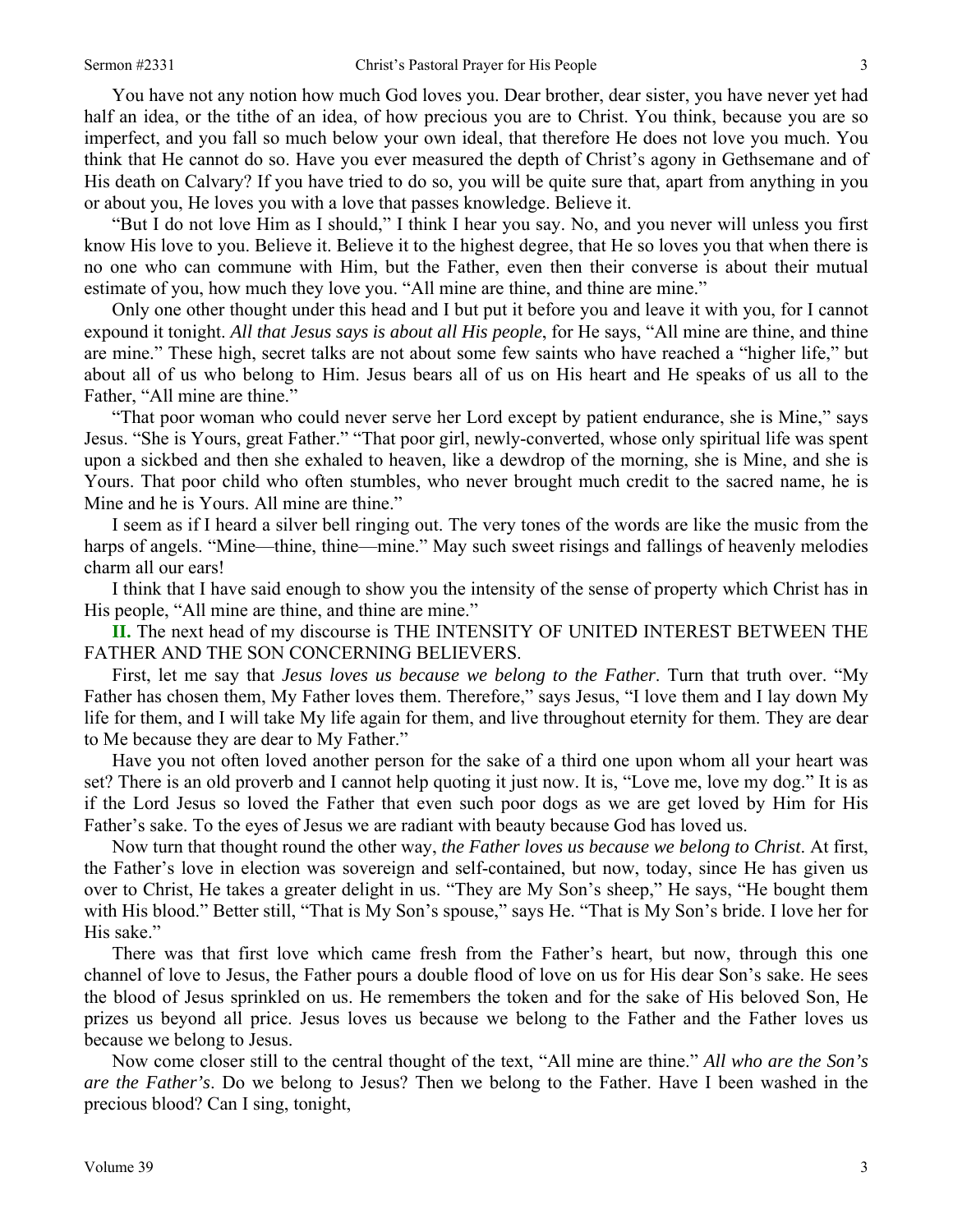*"The dying thief rejoiced to see That fountain in his day; And there have I, though vile as he, Washed all my sins away"?* 

Then, by redemption I belong to Christ. But at the same time, I may be sure that I belong to the Father, "All mine are thine." Are you trusting in Christ? Then you are one of God's elect. That high and deep mystery of predestination need trouble no man's heart if he is a believer in Christ. If you believe in Christ, Christ has redeemed you and the Father chose you from before the foundation of the world. Rest you happy in that firm belief, "All mine are thine."

How often have I met with people puzzling themselves about election! They want to know if they are elect. No man can come to the Father but by Christ, no man can come to election except through redemption. If you have come to Christ and are His redeemed, it is certain beyond all doubt that you were chosen of God and are the Father's elect. "All mine are thine."

So, if I am bought by Christ's precious blood, I am not to sit down and say how grateful I am to Christ as though He were apart from the Father, and more loving and more tender than the Father. No, no. I belong to the Father if I belong to Christ and I have for the Father the same gratitude, the same love, and I would render the same service as to Jesus, for Jesus puts it, "All mine are thine."

If tonight also I am a servant of Christ, if because He bought me, I try to serve Him, then I am a servant of the Father, if I am a servant of the Son. "All Mine, whatever position they occupy, belong to You, great Father," and they have all the privileges which come to those who belong to the Father. I hope that I do not weary you. I cannot make these things entertaining to the careless. I do not try to do so. But you who love my Lord and His truth ought to rejoice tonight to think that, in being the property of Christ, you are assured that you are the property of the Father. "All mine are thine."

> *"With Christ our Lord we share our part In the affections of His heart. Nor shall our souls be thence removed Till He forgets His First-beloved."*

But now you have to look at the other part of it, "and thine are mine." *All who are the Father's are the Son's*. If you belong to the Father, you belong to the Son. If you are elect, and so the Father's, you are redeemed, and so the Son's. If you are adopted, and so the Father's, you are justified in Christ, and so you are the Son's. If you are regenerated, and so are begotten of the Father, your life is still dependent upon the Son.

Remember that while one Biblical figure sets us forth as children who have each one a life within himself, another equally valid figure represents us as branches of the vine which die unless they continue united to the stem. "All thine are mine." If you are the Father's, you must be Christ's. If your life is given you of the Father, it still depends entirely upon the Son.

What a wonderful mixture all this is! The Father and the Son are one and we are one with the Father and with the Son. A mystic union is established between us and the Father by reason of our union with the Son and the Son's union with the Father. See to what a glorious height our humanity has risen through Christ. By the grace of God, you who were like stones in the brook are made sons of God. Lifted out of your dead materialism, you are elevated into a spiritual life and you are united to God. You have not any idea tonight of what God has already done for you and truly it does not yet appear what you shall be.

A Christian man is the noblest work of God. God has here reached the fullness of His power and His grace in making us to be one with His own dear Son, and so bringing us into union and communion with Himself. Oh, if the words that I speak could convey to you the fullness of their own meaning, you might spring to your feet, electrified with holy joy to think of this that we should be Christ's and the Father's,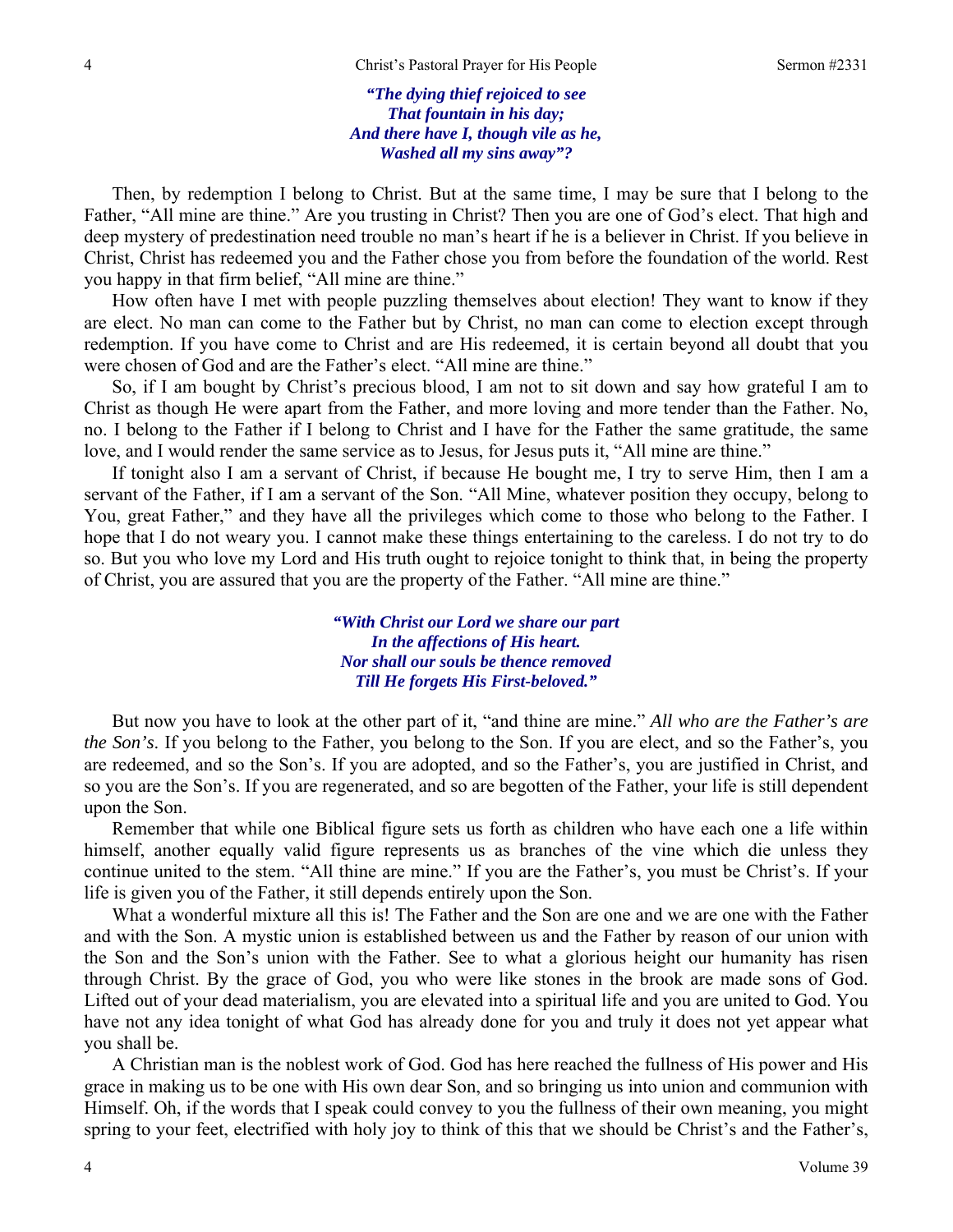and that we should be thought worthy to be the object of intricate transactions and inter-communions of the dearest kind between the Father and the Son! We, even we, who are but dust and ashes at our very best, are favored as angels never were. Therefore let all praise be ascribed to sovereign grace!

**III.** And now I shall only detain you a few minutes longer while I speak upon the third part of our subject, that is, THE GLORY OF CHRIST. "And I am glorified in them."

 I must confess that while the former part of my subject was very deep, this third part seems to me to be still deeper, "I am glorified in them."

If Christ had said, "I will glorify them," I could have understood it. If He had said, "I am pleased with them," I might have set it down to His great kindness to them. But when He says, "I am glorified in them," it is very wonderful. The sun can be reflected, but you need proper objects to act as reflectors and the brighter they are, the better will they reflect. You and I do not seem to have the power of reflecting Christ's glory. We break up the glorious rays that shine upon us. We spoil, we ruin so much of the good that falls upon us. Yet Christ says that He is glorified in us.

Take these words home, dear friend, to yourself, and think that the Lord Jesus met you tonight, and as you went out of the Tabernacle, said to you, "You are Mine. You are My Father's and I am glorified in you." I dare not say that it would be a proud moment for you, but I dare say that there would be more in it to make you feel exalted for Him to say, "I am glorified in you," than if you could have all the honors that all the kings can put upon all men in the world. I think that I could say, "Lord, now let Your servant depart in peace, according to Your word," if He would but say to me, "I am glorified in your ministry." I hope that He is. I believe that He is, but oh, for an assuring word, if not spoken to us personally, yet spoken to His Father about us, as in our text, "I am glorified in them"!

How can this be? Well, it is a very wide subject. Christ is glorified in His people in many ways. *He is glorified by saving such sinners* taking these people, so sinful, so lost, so unworthy. When the Lord lays hold upon a drunk, a thief, an adulterer, when He arrests one who has been guilty of blasphemy, whose very heart is reeking with evil thoughts, when He picks up the far-off one, the abandoned, the dissolute, the fallen, as He often does, and when He says, "These shall be Mine. I will wash these in My blood. I will use these to speak My Word." Oh, then, He is glorified in them!

Read the lives of many great sinners who have afterwards become great saints and you will see how they have tried to glorify Him, not only she who washed His feet with her tears, but many another like her. Oh, how they have loved to praise Him! Eyes have wept tears, lips have spoken words, but hearts have felt what neither eyes nor lips could speak of adoring gratitude to Him. "I am glorified in them." Great sinners, Christ is glorified in you.

Some of you Pharisees, if you were to be converted, would not bring Christ such glory as He gets through saving publicans and harlots. Even if you struggled into heaven, it would be with very little music for Him on the road, certainly no tears and no ointment for His feet, and no wiping them with the hairs of your head. You are too respectable ever to do that. But when He saves great sinners, He can truly say, "I am glorified in them," and each of them can sing,

> *"It passeth praises, that dear love of Thine, My Jesus, Savior: yet this heart of mine Would sing that love, so full, so rich, so free, Which brings a rebel sinner, such as me, Nigh unto God."*

And *Christ is glorified by the perseverance which He shows in the matter of their salvation*. See how He begins to save and the man resists. He follows up His kind endeavor and the man rebels. He hunts him, pursues him, dogs his footsteps. He will have the man, and the man will not have Him. But the Lord, without violating the free will of man, which He never does, yet at length brings the one who was most unwilling to lie at His feet, and he that hated most begins to love. And he that was most stouthearted, bows his knee in lowliest humility.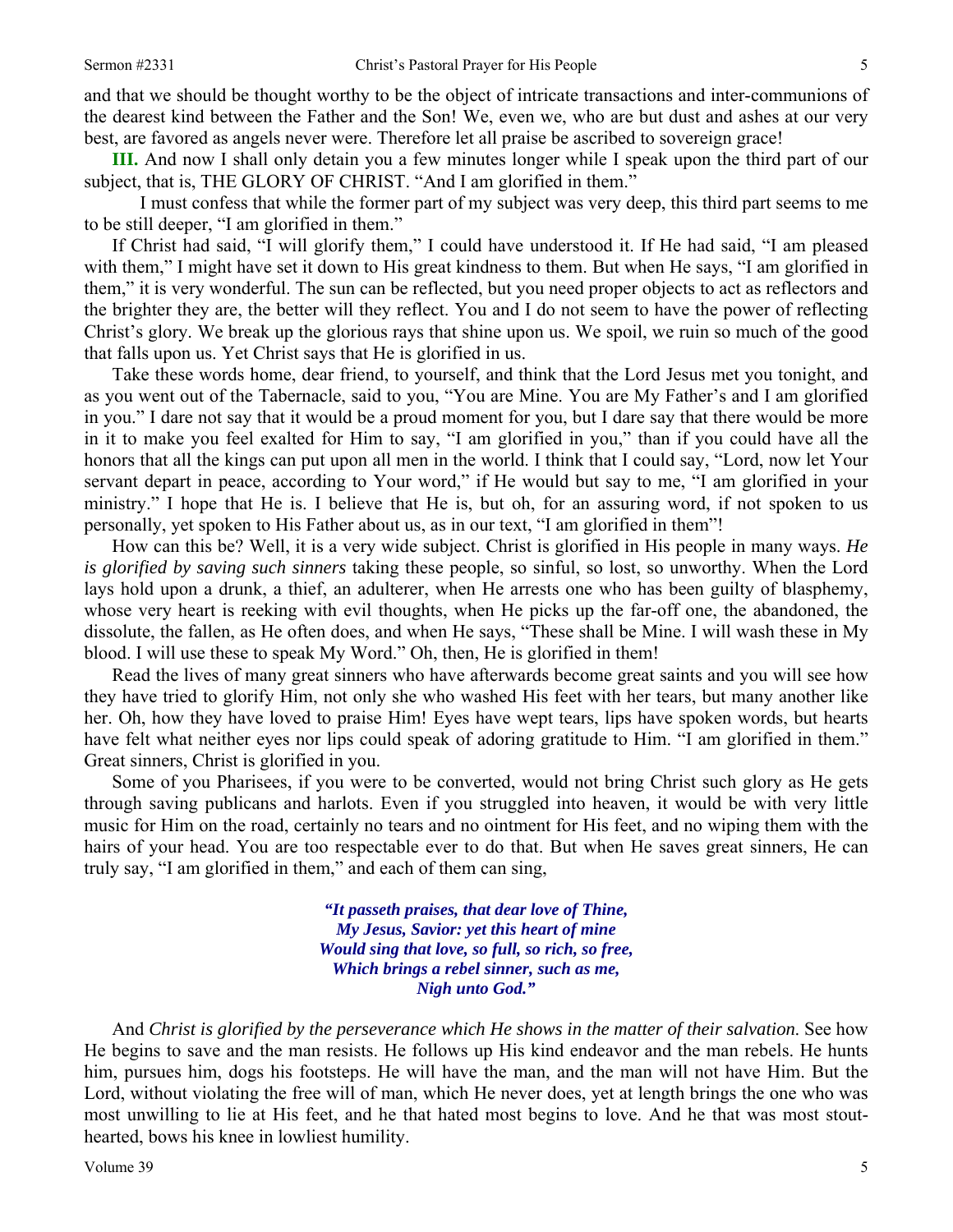It is wonderful how persevering the Lord is in the salvation of a sinner, ay, and in the salvation of His own, for you would have broken loose long ago if your great Shepherd had not penned you up within the fold. Many of you would have started aside and have lost yourselves if it had not been for constraints of sovereign grace which have kept you to this day and will not let you go. Christ is glorified in you. Oh, when you once get to heaven, when the angels know all that you were and all that you tried to be, when the whole story of almighty, infinite grace is told, as it will be told, then will Christ be glorified in you!

Beloved, *we actively glorify Christ when we display Christian graces*. You who are loving, forgiving, tender-hearted, gentle, meek, self-sacrificing, you glorify Him. He is glorified in you. You who are upright and who will not be moved from your integrity, you who can despise the sinner's gold and will not sell your conscience for it, you who are bold and brave for Christ, you who can bear and suffer for His name's sake, all your graces come from Him. As all the flowers are bred and begotten of the sun, so all that is in you that is good comes from Christ, the Sun of Righteousness. And therefore He is glorified in you.

But beloved, God's people have glorified Christ in many other ways. *When they make Him the object of all their trust, they glorify Him.* When they say, "Though I am the chief of sinners, yet, I trust Him. Though my mind is dark and though my temptations abound, I believe that He can save to the uttermost, I trust Him." Christ is more glorified by a sinner's humble faith than by a seraph's loudest song. If you believe, you glorify Him. Child of God, are you tonight very dark, and dull, and heavy? Do you feel half dead, spiritually? Come to your Lord's feet and kiss them, and believe that He can save, nay, that He has saved you, even you, and thus you will glorify His holy name.

"Oh!" said a believer, the other day, "I know whom I have believed. Christ is mine." "Ah!" said another," that is presumption." Beloved, it is nothing of the kind. It is not presumption for a child to own his own father. It might be pride for him to be ashamed of his father, it is certainly great alienation from his father if he is ashamed to own him. "I know whom I have believed." Happy state of heart, to be absolutely sure that you are resting upon Christ, that He is your Savior, that you believe in Him, for Jesus said, "He that believes on me has everlasting life."

I believe on Him and I have everlasting life. "He that believeth on him is not condemned." I believe on Him and I am not condemned. Make sure work of this, not only by signs and evidences, but do even better, make the one sign and the one evidence to be this, "Jesus Christ came into the world to save sinners. I, a sinner, accept His great sacrifice and I am saved."

Especially, I think that *God's people glorify Christ by a cheerful conversation*. If you go about moaning and mourning, pining and complaining, you bring no honor to His name. But if, when you fast, you appear not unto men to fast, if you can wear a cheerful countenance even when your heart is heavy, and if, above all, you can rally your spirit out of its depths and begin to bless God when the cupboard is empty, and friends are few, then you will indeed glorify Christ.

Many are the ways in which this good work may be done, let us try to do it. "I am glorified in them," says Christ. That is, *by their bold confession of Christ*. Do I address myself to any here who love Christ, but who have never owned it? Come out and come out very soon. He deserves to have all the glory that you can give Him. If He has healed you, be not like the nine who forgot that Christ had healed their leprosy. Come and praise the name of the great Healer and let others know what Christ can do.

I am afraid that there are a great many here tonight who hope that they are Christians, but they have never said so. What are you ashamed of? Ashamed of your Lord? I am afraid that you do not, after all, love Him. Now, at this time, at this particular crisis in the history of the church and the world, if we do not publicly take sides with Christ, we shall really be against Him. The time has now come when we cannot afford to have go-betweens. You must be for Him or for His enemies, and tonight, He asks you, if you are really His, to say it.

Come forward, unite yourself with His people and let it be seen by your life and conversation that you belong to Christ. If not, how can it be true, "I am glorified in them"? Is Christ glorified in a non-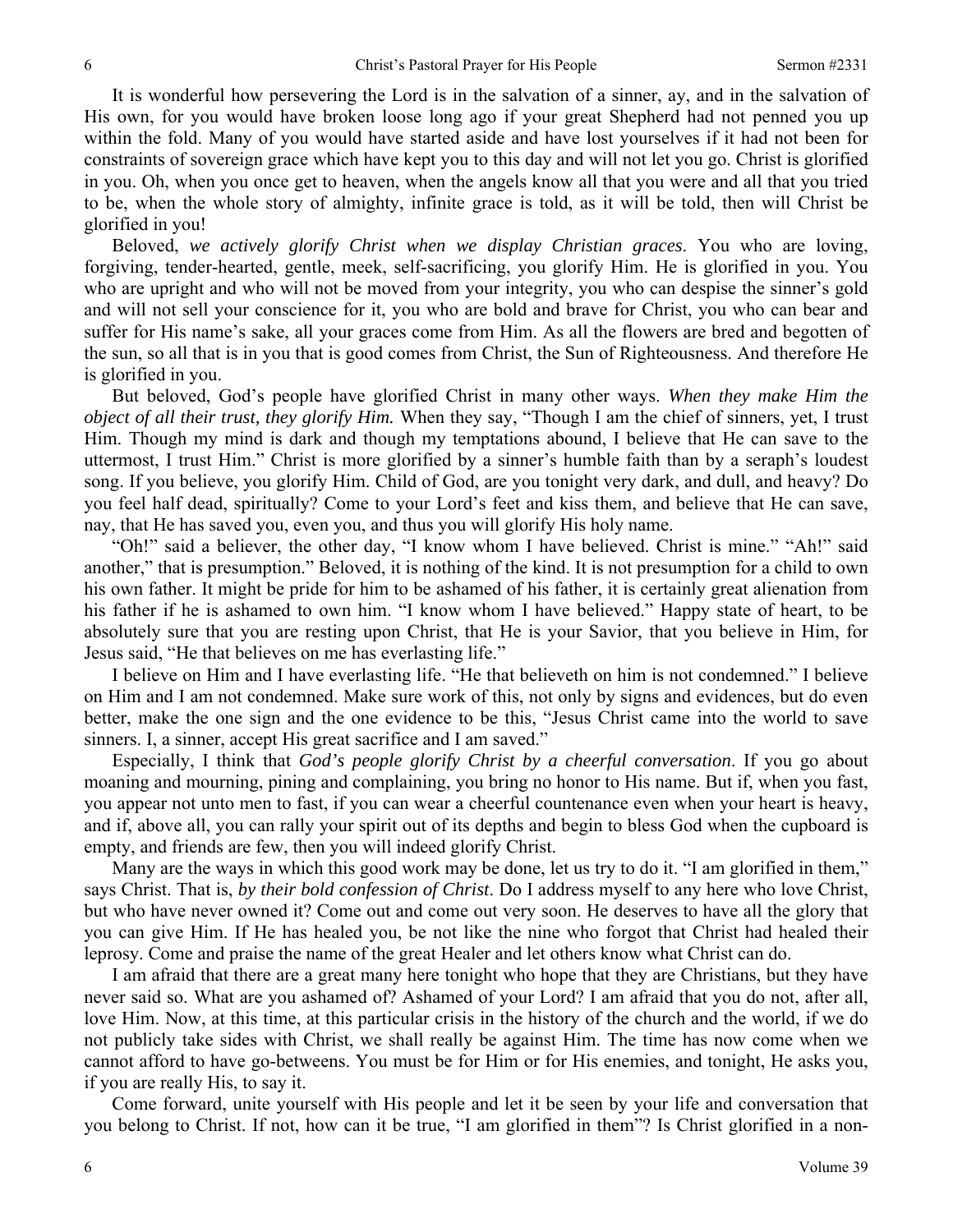confessing people, a people that hope to go slinking into heaven by the by-roads or across the fields, but dare not come into the King's highway and travel with the King's subjects, and own that they belong to Him?

Lastly, I think that *Christ is glorified in His people by their efforts to extend His kingdom*. What efforts are you making? There is a great deal of force in a church like this, but I am afraid that there is a great deal of wasted steam, wasted power here. The tendency is, so often, to leave everything to be done by the minister, or else by one or two leading people, but I pray you, beloved, if you be Christ's, and if you belong to the Father, if unworthy though you are, you are claimed with a double ownership by the Father and the Son, try to be of use to them. Let it be seen by your winning others to Christ that He is glorified in you.

I believe that, by diligent attendance to even the smallest Sunday school class, Christ is glorified in you. By that private conversation in your own room. By that letter which you dropped into the post with many a prayer. By anything that you have done with a pure motive, trusting in God in order to glorify Christ, He is glorified in you.

Do not mistake my meaning with regard to serving the Lord. I think it exceedingly wrong when I hear exhortations made to young people, "Quit your service as domestics and come out into spiritual work. Business men, leave your shops. Workmen, give up your trades. You cannot serve Christ in that calling, come away from it altogether." I beg to say that nothing will be more pestilent than such advice as that. There are men called by the grace of God to separate themselves from every earthly occupation and they have special gifts for the work of the ministry, but to ever imagine that the bulk of Christian people cannot serve God in their daily calling is to think altogether contrary to the mind of the Spirit of God.

If you are a servant, remain a servant. If you are a waiter, go on with your waiting. If you are a tradesman, go on with your trade. Let every man abide in the calling wherein he is called, unless there is in him some special call from God to devote himself to the ministry. Go on with your employment, dear Christian people, and do not imagine that you are to turn hermits, or monks, or nuns. You would not glorify God if you did so.

Soldiers of Christ are to fight the battle out where they are. To quit the field and shut yourselves up would be to render it impossible that you should get the victory. The work of God is as holy and acceptable in domestic service, or in trade, as any service that can be rendered in the pulpit, or even by the foreign missionary. We thank God for the men specially called and set apart for His work, but we know that they could do nothing unless the salt of our holy faith should permeate the daily life of other Christians.

You godly mothers, you are the glory of the church of Christ. You hard working men and women who endure patiently, "as seeing him who is invisible," are the crown and glory of the church of God. You who do not shirk your daily labor, but stand manfully to it, obeying Christ in it, are proving what the Christian religion was meant to do. We can, if we are truly priests unto God, make our everyday garments into vestments, our meals into sacraments, and our houses into temples for God's worship. Our very beds will be within the veil, and our inmost thoughts will be as a sweet incense perpetually smoking up to the Most High.

Dream not that there is anything about any honest calling that degrades a man or hinders him in glorifying God. But sanctify it all till the bells upon the horses shall ring out, "Holiness to the LORD," and the pots in your houses shall be as holy as the vessels of the sanctuary.

Now, I want that we should so come to the communion table tonight, that even here Christ may be glorified in us. Ah, you may sit at the Lord's table wearing a fine dress or a diamond ring, and you may think that you are somebody of importance, but you are not! Ah, you may come to the Lord's table and say, "Here is an experienced Christian man who knows a thing or two." You are not glorifying Christ that way—you are only a nobody. But if you come, tonight, saying, "Lord, I am hungry, You can feed me" that is glorifying Him. If you come saying, "Lord, I have no merit and no worthiness. I come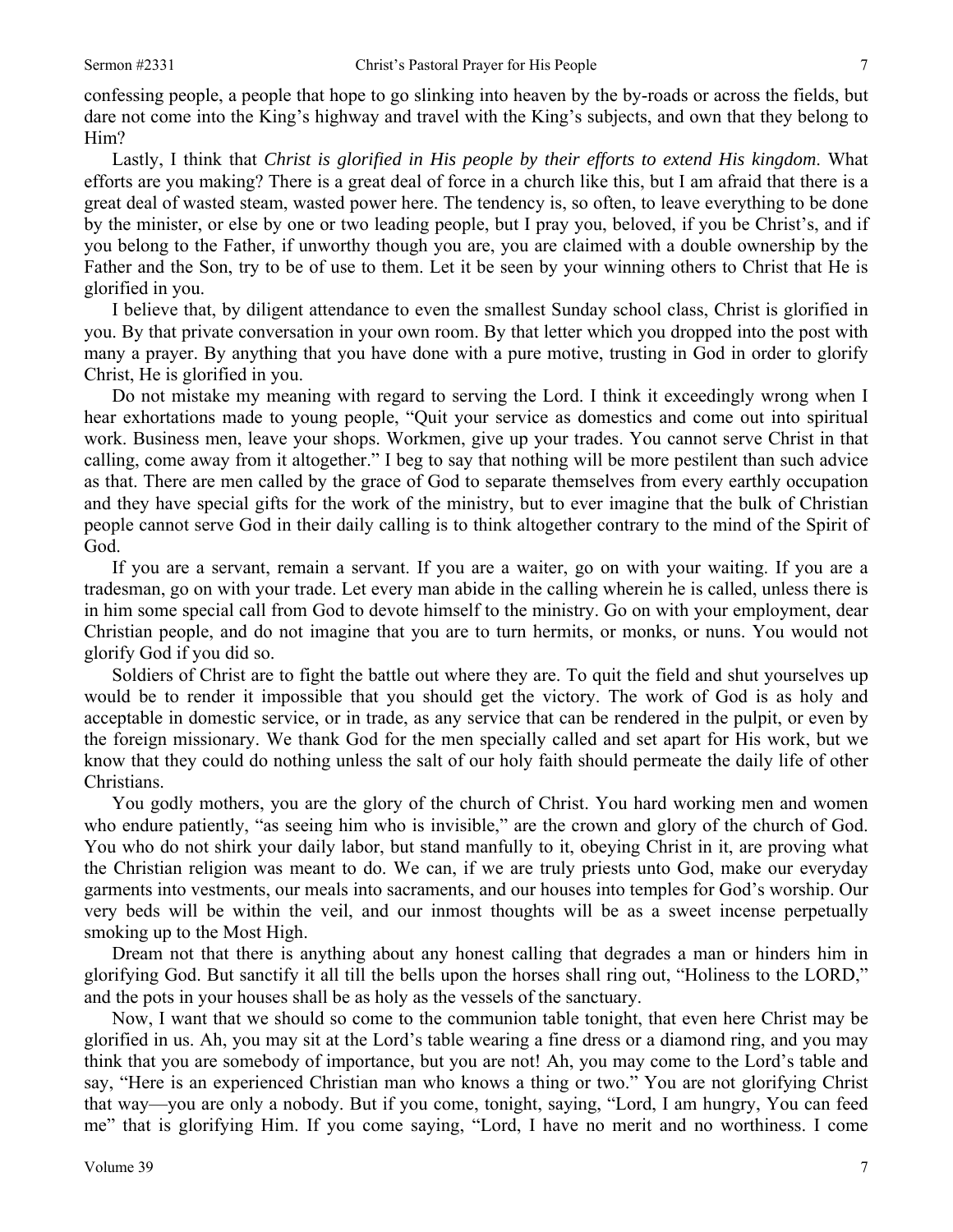because You have died for me and I trust You" you are glorifying Him. He glorifies Christ most who takes most from Him and who then gives most back to Him.

Come, empty pitcher, come and be filled. And when you are filled, pour all out at the dear feet of Him who filled you. Come, trembler, come and let Him touch you with His strengthening hand, and then go out and work, and use the strength which He has given you. I fear that I have not led you where I wanted to bring you, close to my Lord and to the Father, yet I have done my best. May the Lord forgive my feebleness and wandering, and yet bless you for His dear name's sake! Amen.

## **EXPOSITION BY C. H. SPURGEON**

## *JOHN 17*

**Verses 1-2.** *These words spake Jesus, and lifted up his eyes to heaven, and said, Father, the hour is come; glorify thy Son, that thy Son also may glorify thee: as thou hast given him power over all flesh, that he should give eternal life to as many as thou hast given him.*

Here the doctrines of a general and a particular redemption sweetly blend, "As thou hast given him power over all flesh," they are all under Christ's mediatorial government by virtue of His matchless sacrifice. But the object in view is specially the gift of everlasting life to the chosen people, "that he should give eternal life to as many as thou hast given him."

**3.** *And this is life eternal, that they might know thee the only true God, and Jesus Christ, whom thou hast sent.*

No man has life eternal, then, who is in ignorance of God and of His Son, Jesus Christ. But once to know God and to know Christ, is sure evidence that we possess a life that can never die, "This is life eternal."

**4-6.** *I have glorified thee on the earth: I have finished the work which thou gavest me to do. And now, O Father, glorify thou me with thine own self with the glory which I had with thee before the world*  was. I have manifested thy name unto the men which thou gavest me out of the world: thine they were, *and thou gavest them me; and they have kept thy word.*

Is not that sweetly put on the part of our divine Lord? These chosen men had been poor creatures at the very best, very forgetful and very erring, yet their Lord brings no charges against them but He says to His Father, "They have kept your word."

**7.** *Now they have known that all things whatsoever thou hast given me are of thee.* 

"They have learned to link the Father and the Son. They know that though I am the channel of all blessing, yet You, O My Father, are the fountain from which it flows."

> *"Jesus, we bless Thy Father's name! Thy God and ours are both the same; What heavenly blessings from His throne Flow down to sinners through His Son!"*

**8.** *For I have given unto them the words which thou gavest me; and they have received them, and have known surely that I came out from thee, and they have believed that thou didst send me.*

He is looking at them in contrast with the world which utterly rejected Him. In contrast with that world, the disciples had received and known Christ. Oh, what a blessed distinction does the grace of God make between men! We were all blind by nature, and now that we see, it is because the sacred finger of Christ has touched our eyes and opened them. Let Him have all the glory for it, yet let us note how well He speaks of His people. "For I have given unto them the words which thou gavest me; and they have received them, and have known surely that I came out from thee, and they have believed that thou didst send me."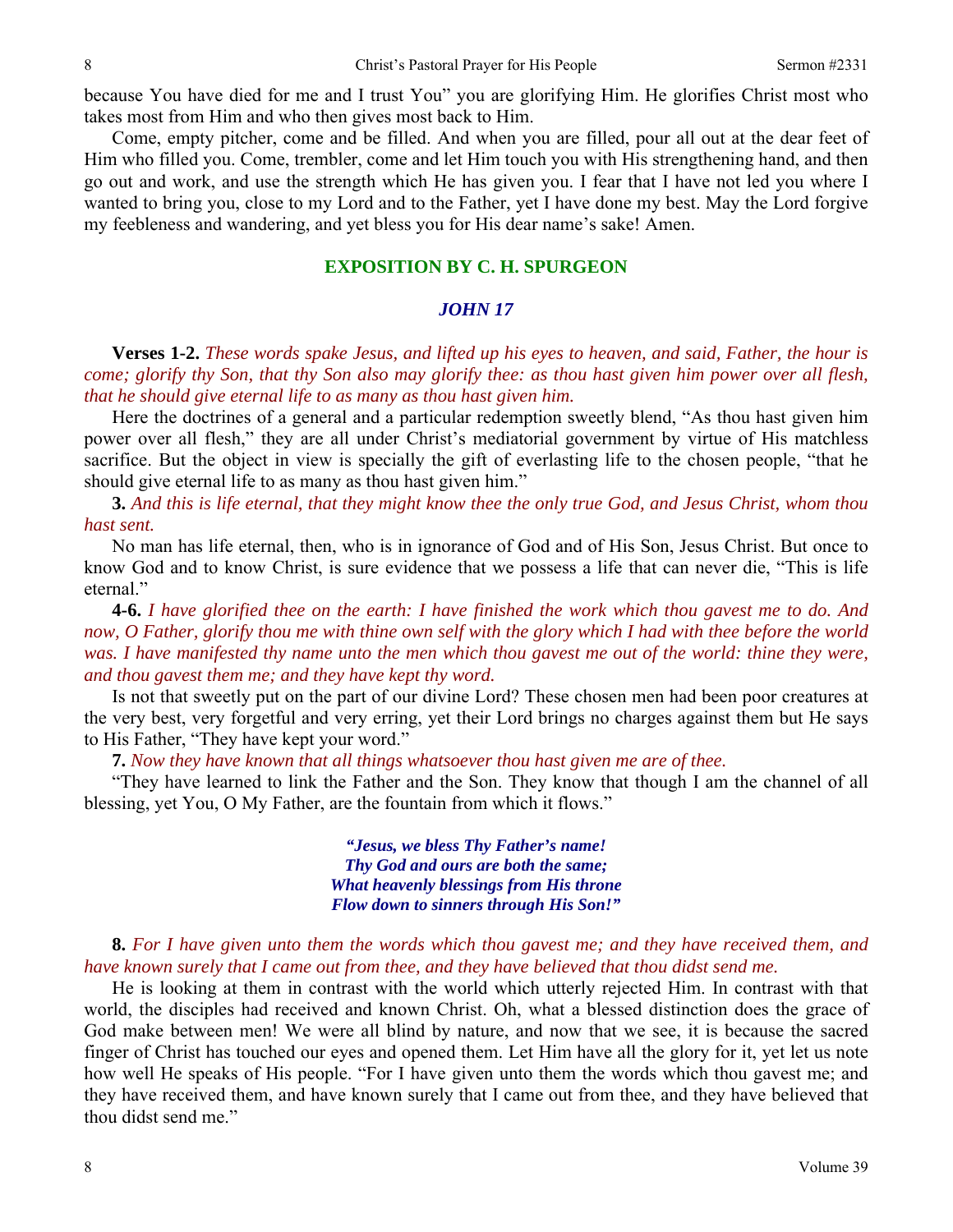**9-10.** *I pray for them: I pray not for the world, but for them which thou hast given me; for they are thine. And all mine are thine, and thine are mine; and I am glorified in them.*

Oh, the blessed union of interests between Christ and the Father! How surely do we belong to the Father if we in very deed belong to Christ, and what a holy unity is thus established!

**11.** *And now I am no more in the world, but these are in the world, and I come to thee. Holy Father, keep through thine own name those whom thou hast given me, that they may be one, as we are.*

Here is a prayer, then, for the preservation and the unity of the people of God, two very necessary petitions. Would God that they might be fulfilled in us, that we might be kept, and kept even to the end and then kept in living union with all the people of God, and with the Father and with the Son!

**12-13.** *While I was with them in the world, I kept them in thy name: those that thou gavest me I have kept, and none of them is lost, but the son of perdition; that the scripture might be fulfilled. And now come I to thee; and these things I speak in the world, that they might have my joy fulfilled in themselves.*

In this wondrous prayer, note the special design of the words of Christ, not only that we might have joy, but that we might have Christ's joy, and not merely have a little of it, but might have it fulfilled in ourselves.

**14-16.** *I have given them thy word; and the world hath hated them, because they are not of the world, even as I am not of the world. I pray not that thou shouldest take them out of the world, but that thou shouldest keep them from the evil. They are not of the world, even as I am not of the world.*

Jesus puts twice over this most special and important fact, which we must never forget, "They are not of the world." Let us never live as if we were of the world, but where such a vivid distinction has been made, God grant that there may be an equal distinction in our lives! Now comes the prayer for sanctification.

**17-18.** *Sanctify them through thy truth: thy word is truth. As thou hast sent me into the world, even so have I also sent them into the world.*

Christ was the great Missionary, the Messiah, the Sent One. We are the minor missionaries, sent out into the world to accomplish the Father's will and purpose.

**19-20.** *And for their sakes I sanctify myself, that they also might be sanctified through the truth. Neither pray I for these alone, but for them also which shall believe on me through their word;*

That shows that Christ's prayer embraces us also, who have been brought to believe on Him through the word which the apostles declared. Christ, with prescient eye, looked on every one of us who believe on Him, and prayed for each one of us as much as He did for John, and Peter, and James.

**21-22.** *That they all may be one; as thou, Father, art in me, and I in thee, that they also may be one in us: that the world may believe that thou hast sent me. And the glory which thou gavest me I have given them; that they may be one, even as we are one:*

Unity is the glory of the church of Christ. It shall be the very crown of the church of the living God and when she puts it on, then will the wondering world acknowledge and accept her Lord.

**23.** *I in them, and thou in me, that they may be made perfect in one; and that the world may know that thou hast sent me, and hast loved them, as thou hast loved me.*

Wonderful words. How shall we dive into their depths? To think that the Father should have loved us even as He loved His only-begotten Son. Oh, the heights and depths of this wondrous love!

**24-25.** *Father, I will that they also, whom thou hast given me, be with me where I am; that they may behold my glory, which thou hast given me: for thou lovedst me before the foundation of the world. O righteous Father, the world hath not known thee: but I have known thee, and these have known that thou hast sent me.*

Do you notice the division that there is here. There are two parties, there is the world and there is the church. What is it that divides them? Read these two clauses, "The world hath not known thee." "These have known that thou hast sent me." What stands between? "But I have known you." It is Christ Himself coming in between the two parties, like the cloudy-fiery pillar, black with darkness to the Egyptians, but